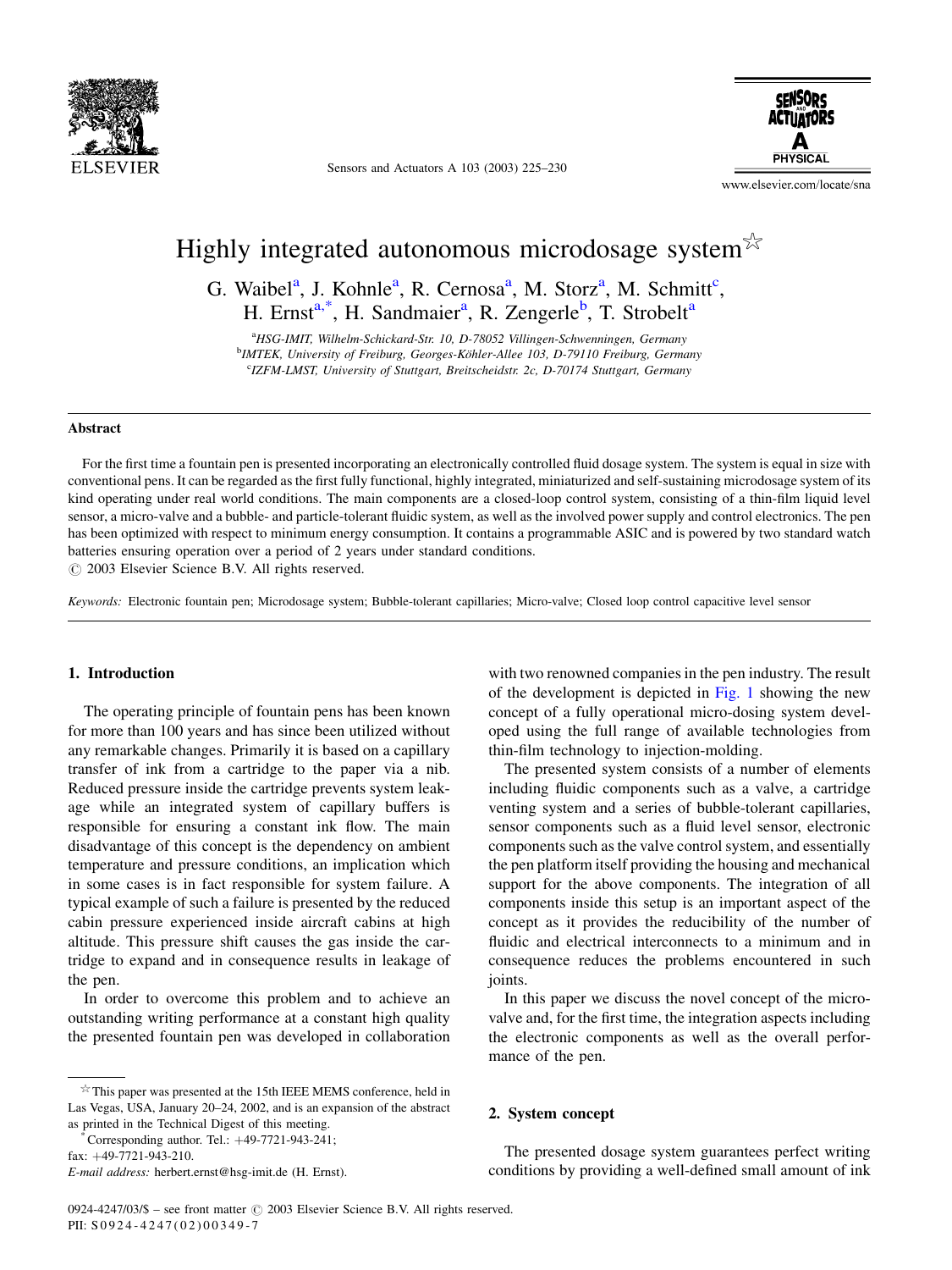<span id="page-1-0"></span>

Fig. 1. Photo of the electronic fountain pen  $(145 \text{ mm} \times 12 \text{ mm})$ .

in the microliter range for the writing process directly at the nib. This ink is stored in a buffer reservoir positioned beneath the nib. Using a liquid level sensor this buffer reservoir is continuously monitored. The main ink reservoir, typically holding ink in the milliliter range, is provided using a vented cartridge which is connected to the buffer reservoir via a channel and a normally closed valve, controlling the flow between the two reservoirs.

The system idea is to provide a constant ink flow at the nib by introducing a controlled ink level inside the buffer reservoir. The characteristic ink flow is based on the hydrostatic forces involved. System leakage in undamaged conventional pens is typically caused by an overflow of the buffer reservoir. This overflow is prevented in the new system by timely closure of the valve upon detection of a maximum allowed fluid level inside the buffer. Additionally, since the exact ink flow at the nib is defined by the ink volume inside the buffer reservoir, the controlled ink volume in consequence allows a very precise, since controlled, ink flow.



2 insulated electrodes for capacitive measurement

Fig. 2. Schematic and micrograph of the integrated liquid level sensor  $[1]$ . The sensor is positioned below the nib (see Figs. 1 and 3), a wedge shaped fluidic channel guarantees that, based on capillary forces, the available ink is found on the tip of the nib.



Fig. 3. System concept of the new fountain pen.

This is control mechanism is achieved independent of ambient conditions by using a closed-loop control system consisting of a liquid level sensor (Fig. 2), an electronic control unit (Fig. 3), a micro-valve (Fig. 4), a series of bubble-tolerant capillaries [5].

In the course of the system development the complete dosage system was dramatically decreased in size and energy consumption which was only achievable by the development of a completely new packaging concept based on injection-molding  $[10]$ . The electronic control system (Fig. 5) had to be adapted in size, here an ASIC approach was utilized.

For minimum energy consumption the system is switched into sleep mode when not in use. The electronics is activated by removing the pen cap using an integrated phototransistor detecting IR light  $[4]$ . This transistor is capable of detecting light at 0.1 lx (moonlight intensity is sufficient to activate the system).

When activated the sensor measures the ink volume inside a fluid buffer reservoir using a combined capacitive and conductive micro-machined sensor  $[1,2]$ . The sensor provides the two mentioned sensor principles on a single chip, i.e. two insulated electrodes as well as a set of four electrode in contact with the fluid, nevertheless only the capacitive method is currently active and sufficient in the presented system.

Once the sensor detects a low ink level a micro-valve is opened and, driven by capillary forces and hydrostatic pressure differences, ink is allowed to flow into the buffer at a flow-rate of between 50 and 100  $\mu$ l/min (see Fig. 6). When the sensor detects a predefined "high" fluid level the valve is closed. The ink transfer from the cavity to the paper is achieved by conventional means taking advantage of capillary forces as the nib and paper are brought into direct contact. This process requires the fluid buffer to properly be vented for reasons of internal pressure equilibration. The approximate flow-rate between buffer and paper is found at up to  $30 \mu$ l/min, depending on the operators individual writing speed and pressure. The design and exact performance of the liquid level sensor and the micro-valve have been published elsewhere  $[1-3]$  and are therefore not described in detail.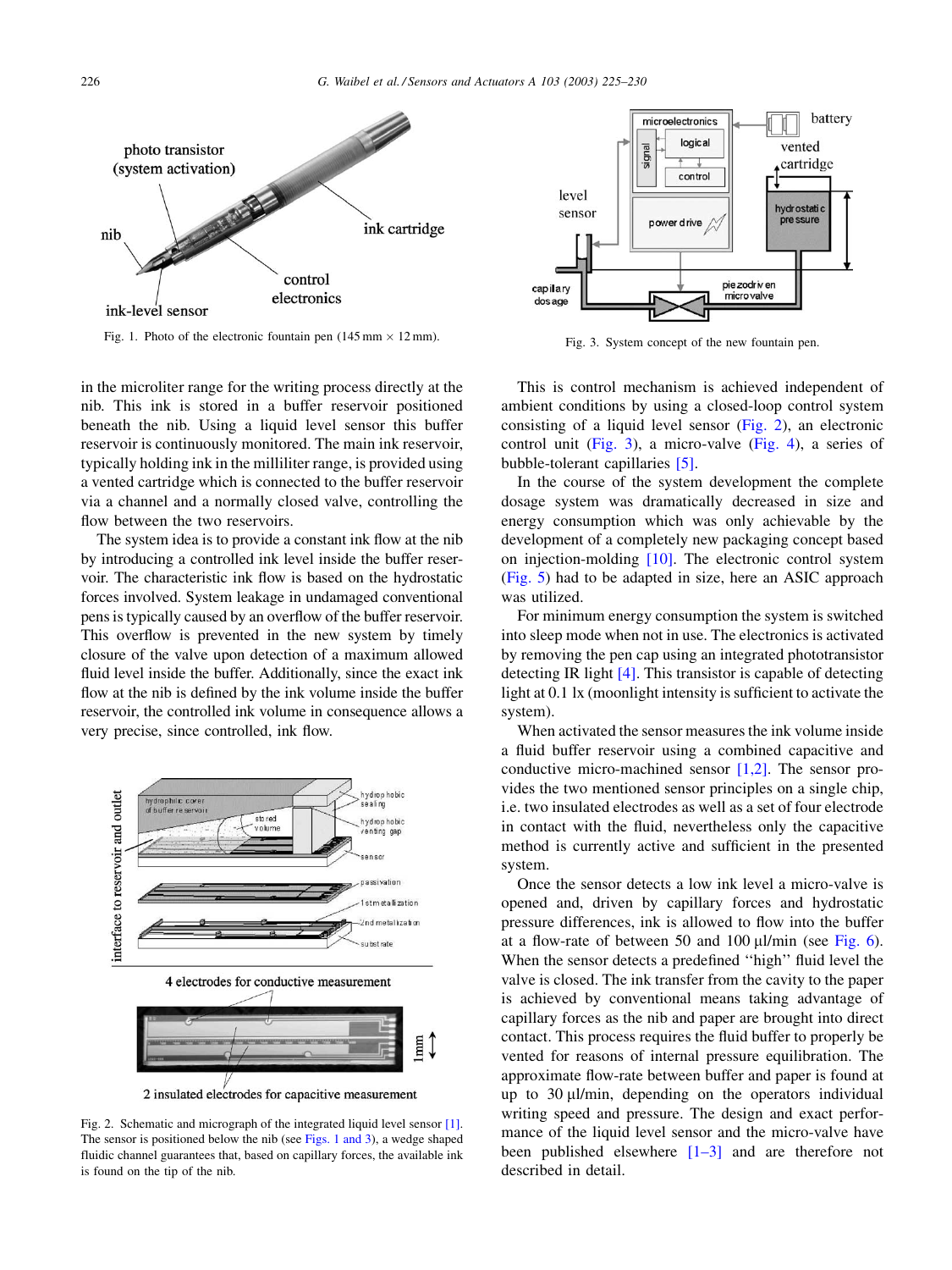<span id="page-2-0"></span>

Fig. 4. Valve with integrated CHIC-concept (channel in channel) for self priming [5].

An important aspect of the presented system is an integration of all elements on one injection-molded platform. This includes the fluidic as well as the electric components. As mentioned above, this concept results in a reduction of the commonly encountered problems with fluidic interfaces between the individual components, thereby ensuring a reduced susceptibility to sealing problems and better defined fluidic resistances. The latter effect is additionally improved by application of the *CHIC-concept* (channel in channel) [5] in the capillary structures. This approach presents a solution to clogging caused by gas bubbles and larger particles inside of micro-fluidic structures by adapting the channel cross-section to compensate the encountered forces, e.g. surface tension effects and hydrostatic forces acting on the enclosures.

## 3. Valve concept

A significant number of micro-valves has been worked on in the past years covering different operating and actuation principles [6]. Most of these valves employ silicon micromachining for the valve seat as well as for the sealing lips. This silicon to silicon contact of the closed valve provides a rigid joint that is highly sensitive to any kind of particle. This is due to the high modulus of elasticity of the involved material  $(E_{Si-11} = 166.000 \text{ N/mm}^2)$ . Particles caught between the valve lips and seat are not tolerable and will inevitably cause an increased leakage by blocking the valve.

This problem can be avoided using a material with a lower modulus of elasticity. A more flexible material is able to



Fig. 5. Active parts of the dosage system.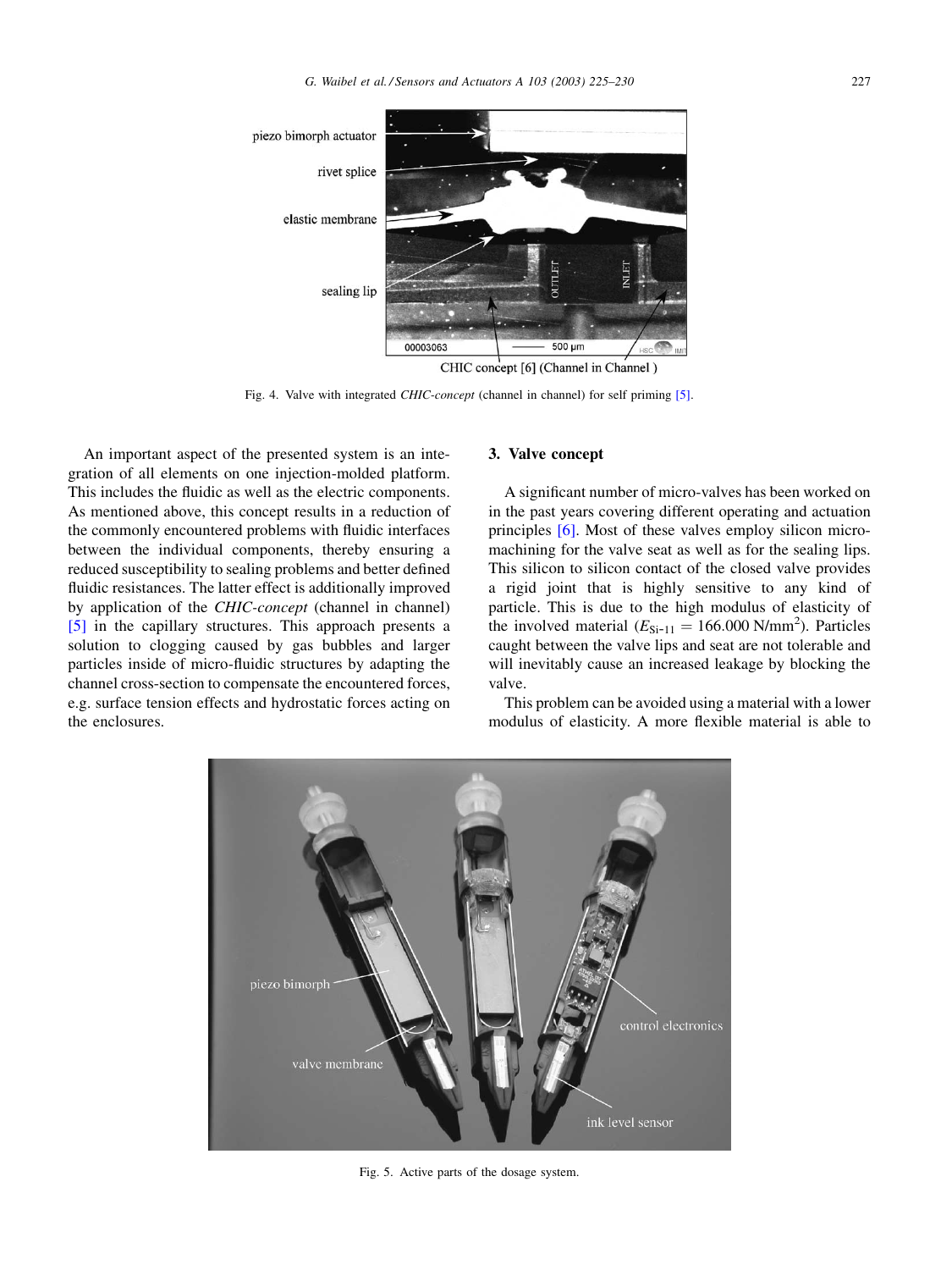<span id="page-3-0"></span>

# Flowrate vs. actuator voltage

Fig. 6. Flow characteristic of the complete system.



Fig. 7. Sealing lip fabricated in injection-molding technology.

cover smaller particles, i.e. fully enclose them, thereby maintaining the sealing effect of the closed valve.

For this purpose Santoprene®  $(E_{\text{Sa}} = 2-3 \text{ N/mm}^2)$  [7] was chosen as valve lip material versus a thermoplast material (ABS) as valve seat. Santoprene<sup> $<sup>B</sup>$ </sup> also a thermo-</sup> plastic elastomer (TPE), is capable of sustaining the given conditions of pH-levels from 1 to 9, additionally the material is FDA approved and would therefore allow the application of the valve, and the entire dosage system, for medical applications as also worked on at the authors' facilities. The "soft to hard" contact of the valve lip and seat greatly increases the particle tolerance of the system and ensures a low leakage rate  $\lceil 3 \rceil$ . The only known disadvantage using this material is an insignificant fluid diffusion across the valve which is not encountered in silicon. Although,



Fig. 8. Characteristics of the valve, measured and simulated using FEM approach.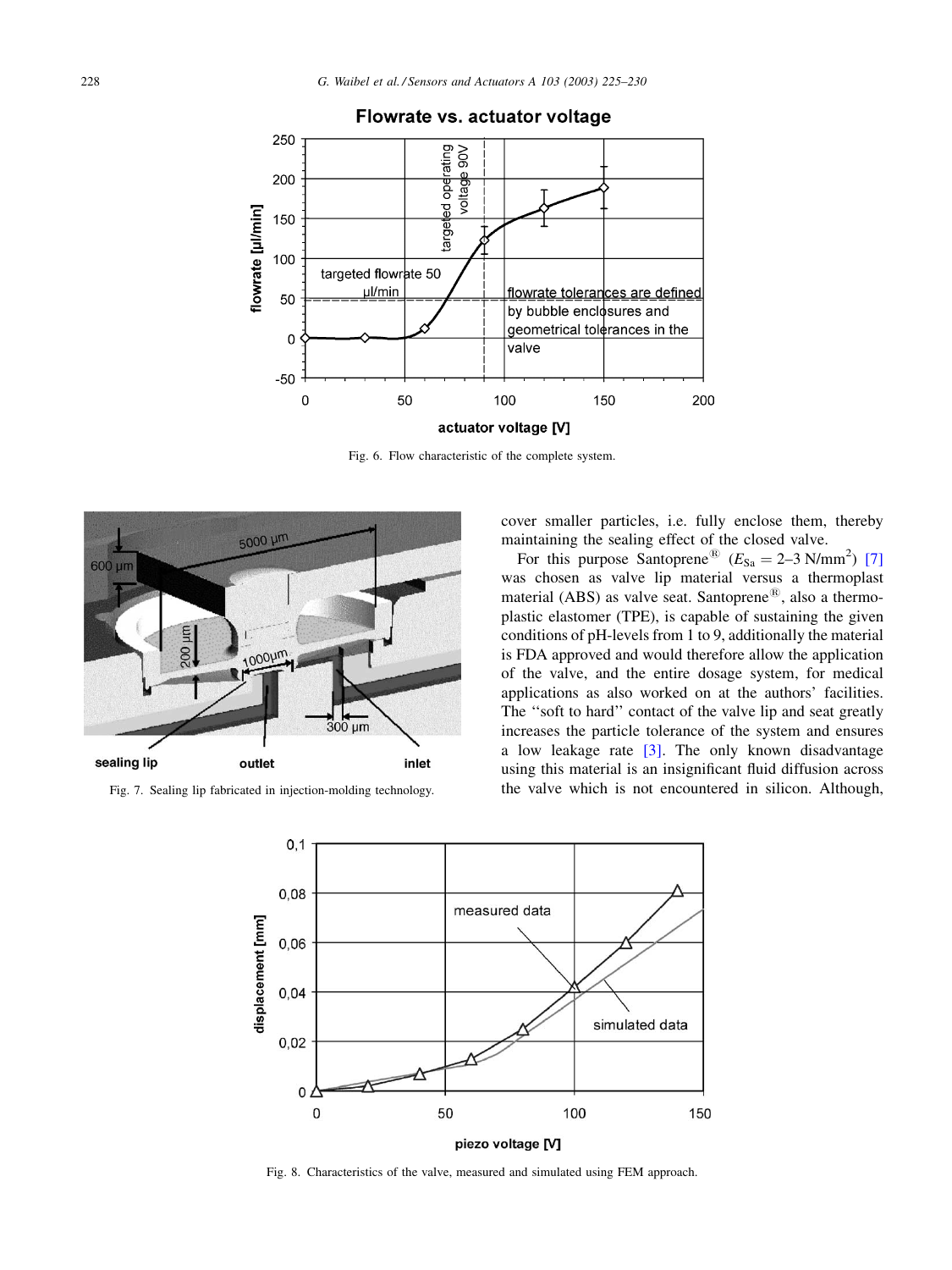<span id="page-4-0"></span>

Fig. 9. Effect of mechanical reinforcement: test of micro-valves in different housings.

polymers have been experimented with in thin-film technology  $[8]$ , a hybrid approach was chosen in the presented case where the valve lip was manually assembled following the machining of the seat material (Fig. 7). The hybrid approach was an important aspect in the design of the presented device not focusing on a specific technology but choosing the optimum available approach such as in this case precision machining.

For the valve actuation a piezo bimorph was chosen. Although, this element is perfectly suitable for the given problem and suits the purpose quite well, a number of problems arise from the quality of the available components. Here in particular the reproducibility of the actuation voltage and the resulting displacement were found to be problematic as shown in Fig.  $8$ . This problem is dealt with by appropriate packaging means, yet still to be addressed by the piezo suppliers.

## 4. Measurements

The complete dosing system was tested with respect to the reproducibility of its performance. For this purpose several identical systems were actuated at defined voltages and the resulting flow-rates between the cartridge and the buffer were measured optically by registering the velocity of a gas bubble inside an auxiliary glass-capillary which was fluidically connected with the dosage system. The results are shown in Fig. 6 and indicate two important effects. The first

is the influence of the altering deflection of identically specified actuators, a problem mainly reflecting aging effects of the applied actuators. The deflection defines the width of the opening inside the valve and thereby the ink flow as derivative of the pressure difference.

The second effect is the change in flow-rate with identical actuator deflection, measured using a laser interferometer. The reason for this behavior is to be found in additional, unexpected fluidic resistances as presented by partial system clogging, likely to be caused by bubbles or dirt particles as they move through the capillary system. Nevertheless a complete clogging, i.e. zero flow, was encountered in none of the tests. Here particle tolerance achieved using the *CHIC-concept* [5] has proved its efficiency.

As a conclusion to the presented test the encountered tolerance of the flow as a function of actuation voltage was not found to influence the overall operation of the system. A sufficient flow was achieved throughout the experiments ascertaining the pens operation. In detail this was guaranteed by the flow between cartridge and nib-buffer exceeding that of the actual writing process between the buffer and the paper. Should the system need to be adapted to an application requiring greater precision an additional flow-rate detection could be introduced to the system  $[11]$  to further improve the control mechanism.

A second important measurement conducted in the system design process involved the rigidity of the complete setup. Here the influence of the curvature of the housing, resulting from an external bending momentum applied